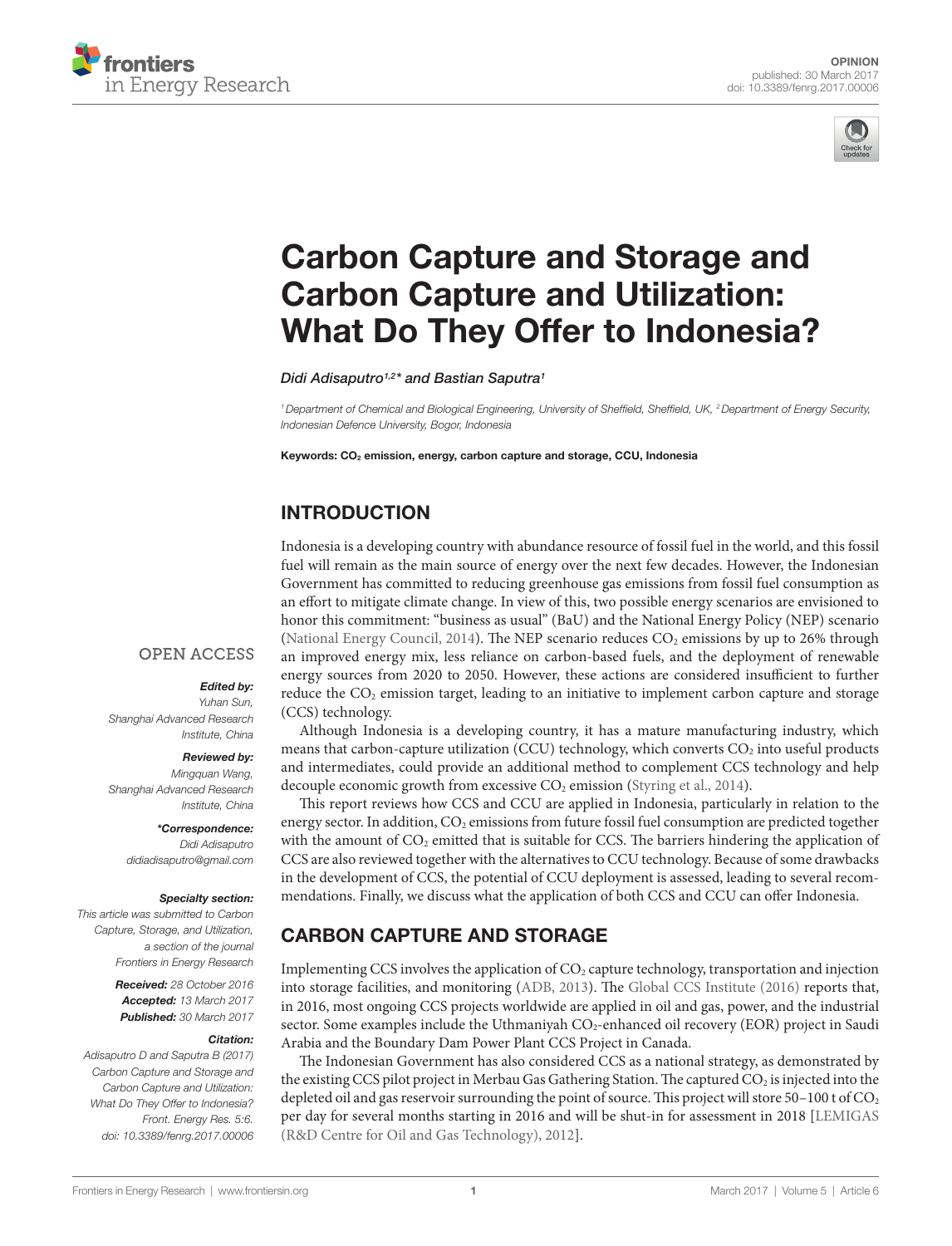However, some barriers remain that hinder the deployment of CCS. The retrofitting of  $CO<sub>2</sub>$  capture technology to power plants often confronts technical barriers that increase the cost of producing electricity. Other technical barriers come from site selection, storage capacity, transportation, and the degree of confidence in terms of geological modeling and monitoring. Social barriers may also arise because of the safety issues connected with leakage, long-term liability, and public acceptance ([Styring et al., 2011\)](#page-3-5).

### CARBON CAPTURE AND UTILIZATION

Indonesia has initiated several research programs targeting climate change and  $CO<sub>2</sub>$  reduction. However, most of these programs examine only the role of natural  $CO<sub>2</sub>$  sequestration rather than CO<sub>2</sub> conversion into commercial products. The idea of CCU technology is to convert  $CO<sub>2</sub>$  into various valuable products. [Aresta \(2010\)](#page-3-6) has researched  $CO<sub>2</sub>$  synthesis into carboxylates, carbonates, carbamates, isocyanates, and polymeric materials that have been examined for use in electrochemistry and photo electrochemistry.  $CO<sub>2</sub>$  and its co-reactant can be activated and further transformed into a useful chemical either by creating high-energy salts or by using catalysts ([Styring et al., 2014\)](#page-3-1).

However, other than for producing urea, the use of CCU on an industrial scale remains insignificant, especially for direct capture from flue gas. This paper considers the CCU concept only in conjunction with the conversion. Thus,  $CO<sub>2</sub>$  use other than for conversion, such as the use of  $CO<sub>2</sub>$  as a solvent, a working fluid for heat transfer, is not considered herein.

Carbon capture and utilization might also bring significant benefits to Indonesia because the wide-ranging products have increasing market potential, which is of interest because of Indonesia's large population coupled with its economic growth. The population of Indonesia is currently around 257 million and is predicted to rise to 285 million in 2030 and 322 million in 2050 ([United Nations, 2015](#page-3-7)).

### CCS AND CARBON CAPTURE AND UTILIZATION FOR INDONESIA

Figure 1 shows the trend of fossil fuel consumption and the related CO<sub>2</sub> emission in Indonesia. Fossil fuel consumption has increased from 53.4 Mtoe in 1990 to 154.93 Mtoe in 2013, when the oil share was around 50–60%. The NEP scenario would reduce the oil share to 25–30%, but the overall fossil fuel consumption should increase to 690 Mtoe in 2050. This increase in fossil fuel consumption will be accompanied by arise in  $CO<sub>2</sub>$  emission. In 1990, CO<sub>2</sub> emission was 133.9 Mtoe, which increased to 133.9 Mtoe in 2013. In 2030 and 2050, it is predicted to reach 1000.6 and 2065.98 Mtoe, respectively.

Although the NEP scenario aims to increase the share of renewable energy sources, it will be insufficient to achieve an overall 26% reduction in  $CO<sub>2</sub>$  emission in 2020. As a result, CCS must be applied as a tool to significantly mitigate  $CO<sub>2</sub>$  emission, particularly  $CO<sub>2</sub>$  emission from the oil and gas, power, and industrial sectors.

In 2012, through LEMIGAS, the Indonesian Government estimates a storage capacity of 640 Mtoe of  $CO<sub>2</sub>$  in depleted oil and gas fields, most of which are in Kutai, Tarakan, and the South Sumatra region. Considering the level of  $CO<sub>2</sub>$  emission given in [Figure 1](#page-2-0), this CO<sub>2</sub> storage capacity will not cover the predicted CO<sub>2</sub> emissions from fossil fuel in 2030 or 2050. Therefore, CCS might be more feasible if it focuses on the existing power plants and oil and gas facilities, particularly for locations close to the potential  $CO<sub>2</sub>$  storage sites.

Currently, the most attractive option for CCS in Indonesia is CO2 storage in conjunction with EORs, because oil production has the potential to generate additional revenue that can offset the cost of CCS ([Syahrial et al., 2010\)](#page-3-8). However, for long-term CCS, this option is not expected to achieve the requisite  $CO<sub>2</sub>$  reduction target because, when consumed, oil produced from EOR releases CO2. Furthermore, deploying CCS in the power sector may not only mitigate  $CO<sub>2</sub>$  emissions but may also speed up industrialization by increasing the number of new power plants to achieve the national electrification target. The new construction of  $°CO<sub>2</sub>$ capture ready" power plants may avoid the retrofit cost of  $CO<sub>2</sub>$ capture ([Syahrial et al., 2010](#page-3-8)).

The predicted fossil fuel consumption, the amount of  $CO<sub>2</sub>$ emission, and the future population growth in Indonesia should increase the effort to explore and deploy CCS. A promising first step has been taken by the government in the form of the  $CO<sub>2</sub>$ Storage Mapping Program run by the Coordinating Committee for Geoscience Programs in East and Southeast Asia (CCOP), whose goal is to investigate potential  $CO<sub>2</sub>$  storage sites.

## Carbon Capture and Utilization

The three largest-scale  $CO<sub>2</sub>$ -derived products are urea with ~157 Mtoe worldwide, followed by salicylic acid and cyclic carbonate with, respectively, ~90 and ~80 thousand tonnes worldwide ([Styring et al., 2014\)](#page-3-1). Indonesia contributed almost 5% to the global urea production in 2015 and is predicted to increase its production over the coming decades. According to the [Ministry](#page-3-9)  [of Industry of the Republic of Indonesia \(2010\)](#page-3-9), after the world recession of 2008, Indonesia experienced no economic instability. Instead, all economic sectors enjoyed growth during 2009, including manufacturing. The fertilizer and chemical sectors alone had stable growth, averaging about 5% from 2005 to 2008. These industries are promising for spurring the development of CCU in Indonesia.

For CCU applications, significant energy is required to satisfy specific capturing and conversion technology. Therefore, the energy must come from an excess of renewable power rather than from fossil fuel, otherwise a net reduction in  $CO<sub>2</sub>$  would be impossible [\(Styring et al., 2014](#page-3-1)). Thus, CCU is more applicable in the NEP scenario than in the BaU scenario because, in the former, sufficient energy for CCU comes from renewables and fossil fuel-based power plants are a source of CO<sub>2</sub>.

The transformation of energy systems involves significant investment and regulation from the related institutions. For regulations, the stabilization of political conditions in Indonesia is highly likely to affect the deployment of CCU technology. In addition to transforming energy systems, qualified human resources, mature carbon capture, and a transportation infrastructure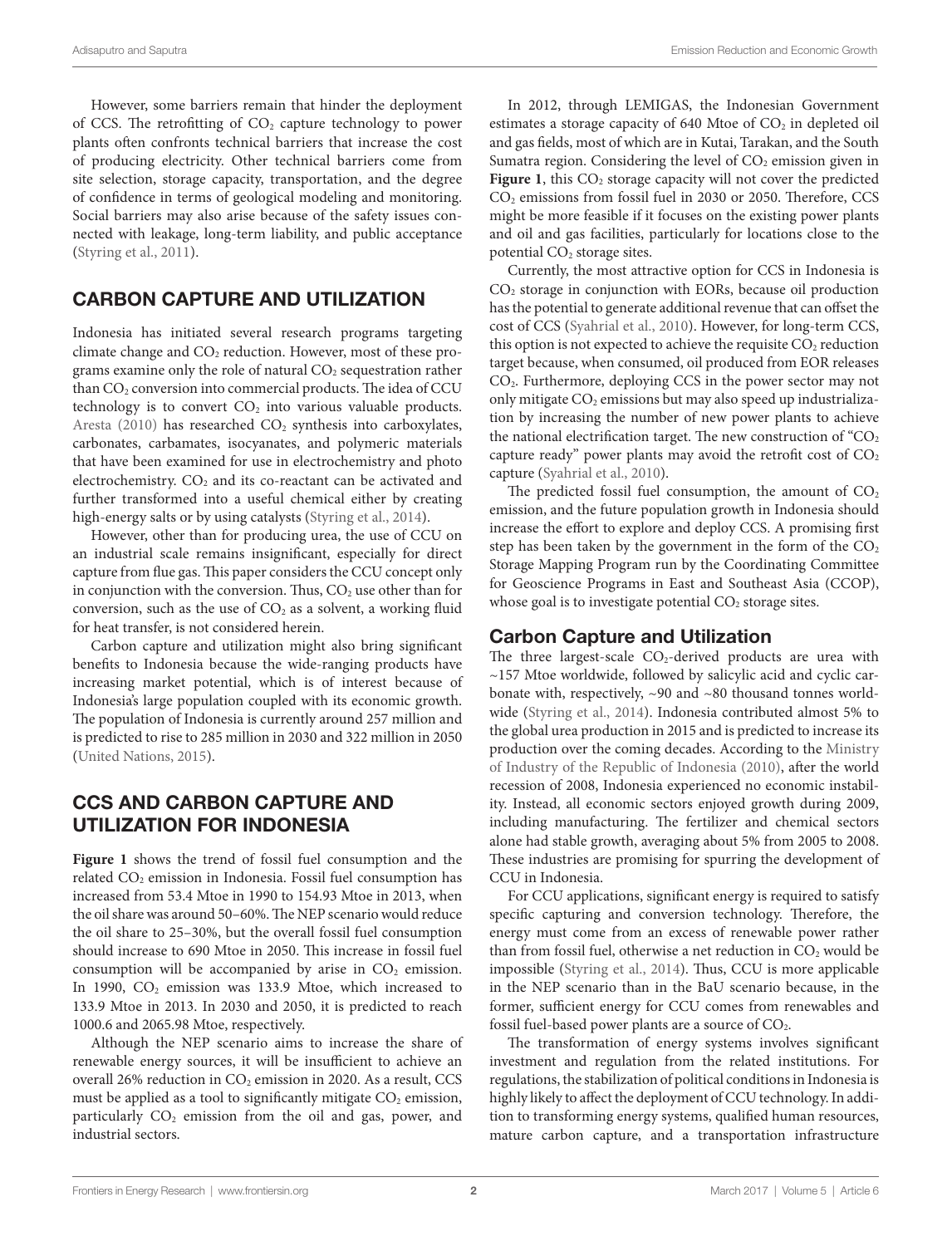

<span id="page-2-0"></span>should also be available for  $CO<sub>2</sub>$  conversion products to compete with conventional products. However, despite the advance of lowcost energy from renewables, market intervention by policy is still likely to be required to create market space for CCU products.

The Indonesian Government has proposed the National Industrial Development Master Plan (RIPIN) for the years 2015–2035. The CCU concept fits very well into this master plan because the plan regulates some important visions to develop green industries, including the use of eco-products, renewables, and low hazard substances ([Presiden Republik Indonesia, 2015\)](#page-3-14). RIPIN also mentions that the Indonesian Government might adopt a mature approach to green industry from another country. The European policy SCOT (a vision for smart  $CO<sub>2</sub>$  transformation in Europe) is one recommended approach to support RIPIN. In SCOT, the initial plans for CCU include research into life-cycle assessment, policy frameworks, and carbon capture installations ([Wilson et al., 2016](#page-3-15)). To successfully implement CCU, the technical and non-technical challenges of CCU must be addressed by Indonesia through sufficient funding and support from both the public and private sectors.

**Figure 1** shows the prediction of how  $CO<sub>2</sub>$  emission can change if the CCS and CCU are applied in the future. The prediction of  $CO<sub>2</sub>$  emission would change significantly with the increase of emission reduction from 6% in 2025 to 37% in 2050 in case the CCS and CCU application has been applied. This estimation is based on the assumption of carbon capture technology will be applied to point CO<sub>2</sub> sources (oil and gas facilities, power plants, and manufacturing) and considers the CCS capacity and efficiency [\(UCL Energy Institute, 2013](#page-3-13)) including the potential application of CCU in Indonesia.

## **CONCLUSION**

Indonesia plans to reduce future  $CO<sub>2</sub>$  emissions in spite of its energy scenario remaining reliant on fossil fuels. The potential of  $CCS$  in Indonesia would reduce  $CO<sub>2</sub>$  emission from oil and gas, power plants, and industry. Because CCS alone is insufficient to attain the CO<sub>2</sub> emission goals, CCU technology offers an alternative in which  $CO<sub>2</sub>$  is put to use rather than simply sequestered. Carbon capture and utilization will be suitable if the Indonesian Government accepts the NEP scenario, which foresees a significant share of the energy mix coming from renewables. Carbon capture and utilization might be more attractive to Indonesia than CCS alone because the industrial products from  $CO<sub>2</sub>$  have a significant potential market due to Indonesia's increasing population and concomitant economic growth. However, in Indonesia, the research and development of CCU is not well developed. Therefore, a framework within which CCU applications can be produced would lead to more efficient and sustainable use of Indonesia's resources and would result in an eco-competitive